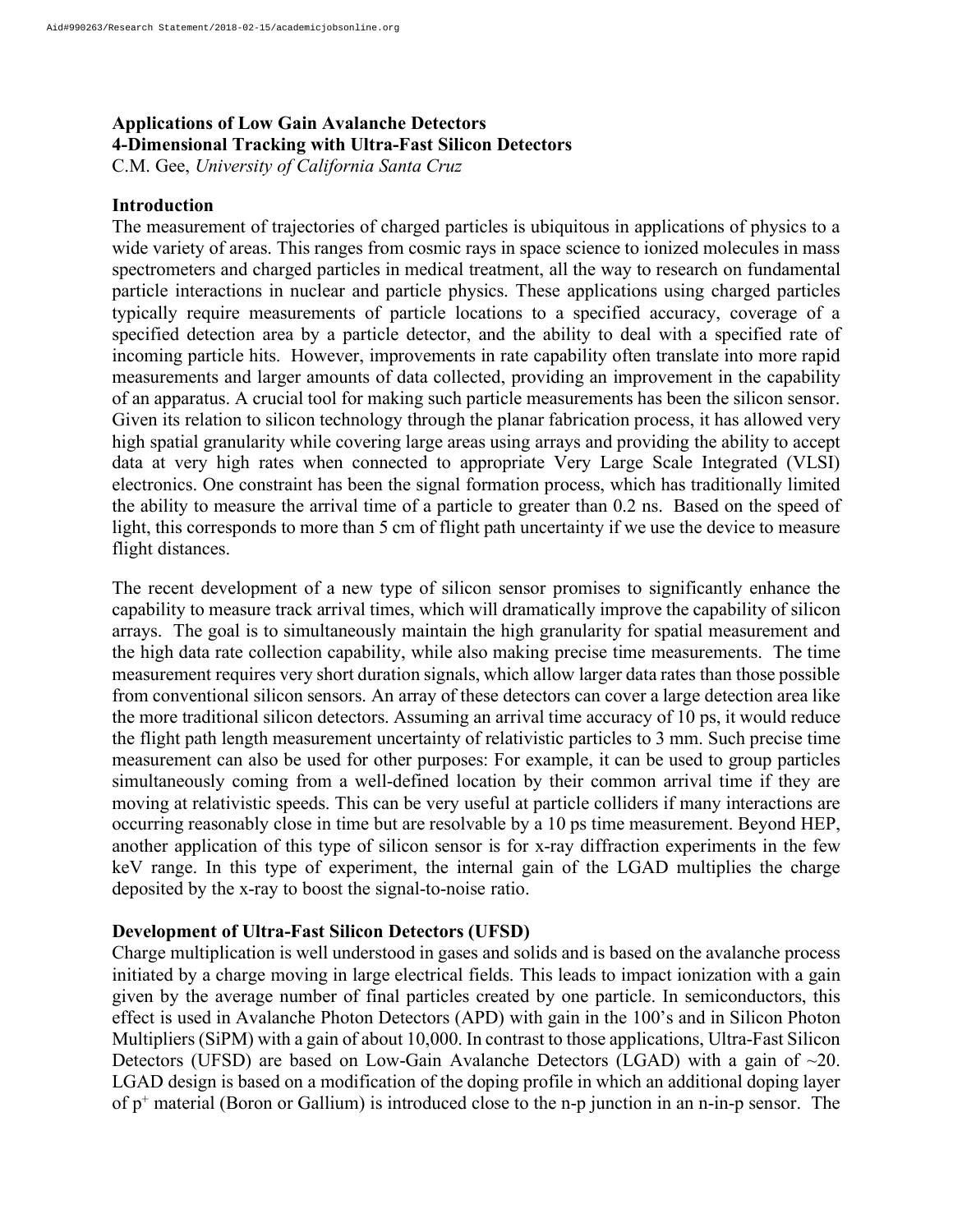resulting doping profile is characterized by a large increase in doping concentration near the junction, in turn creating a large electric field. The electric field in LGAD is thus divided into two distinct zones: the drift volume with rather low electric field values ( $E \sim 30 \text{kV/cm}$ ), and a thin multiplication zone within a depth of a few micrometers with very high field ( $E \sim 300 \text{kV/cm}$ ). The implants need to be shaped to allow high bias-voltage operation without breaking down. In the nin-p LGAD design, electrons drift toward the  $n^{++}$  electrode to initiate the multiplication process. Since the multiplication mechanism starts for electrons at a lower electric field than what is necessary for hole multiplication, the n-in-p design offers the best control over the multiplication process. In fact, it is possible in the n-in-p design to adjust the value of the electric field so that only electrons drive the multiplication process and operating the device in avalanche mode is avoided. Under such conditions the gain is not that sensitive to the exact value of the detector voltage and the LGAD can be operated reliably. This condition also minimizes the noise coming from the multiplication process, known as the "excess noise factor", enhancing the LGAD performance.

The Santa Cruz Institute for Particle Physics (SCIPP) at the University of California Santa Cruz (UCSC) has been collaborating with three LGAD manufacturers—Hamamatsu Photonics (HPK) in Japan, Centro Nacional de Microelectrónica (CNM) in Spain, and Fondazione Bruno Kessler (FBK) in Italy—to develop various sensors. During the past two years, the basic operations of LGAD devices have been demonstrated by the SCIPP team through several beam tests and laboratory measurements. In June 2016, three 45 um thick LGAD manufactured by CNM were tested in a 180 GeV/c pion beam at CERN [1]. These measurements established that a time resolution better than 30 ps can be achieved with silicon sensors, and that the time resolution of several LGAD improves with the inverse of the square root of the number of sensors.



Fig. 1: Timing resolution for single UFSD (N=1) obtained from the UFSD-SiPM and UFSD-UFSD time differences, averaged pairs of UFSD (N=2) and average of 3 UFSD (N=3) for bias voltages of 200V (left) and 230V (right) [1].

The radiation performance of the LGAD was also tested using the SCIPP electron telescope. In a comprehensive study using HPK sensors irradiated with neutrons up to 6e15 n/cm<sup>2</sup>, the internal gain and time resolution were measured, the results of which were recently published in a paper that I am an author on [2]. In Figure 2, the bias voltage and the time resolution at a Constant Fraction Discriminator (CFD) setting of 30% are shown as a function of neutron fluence.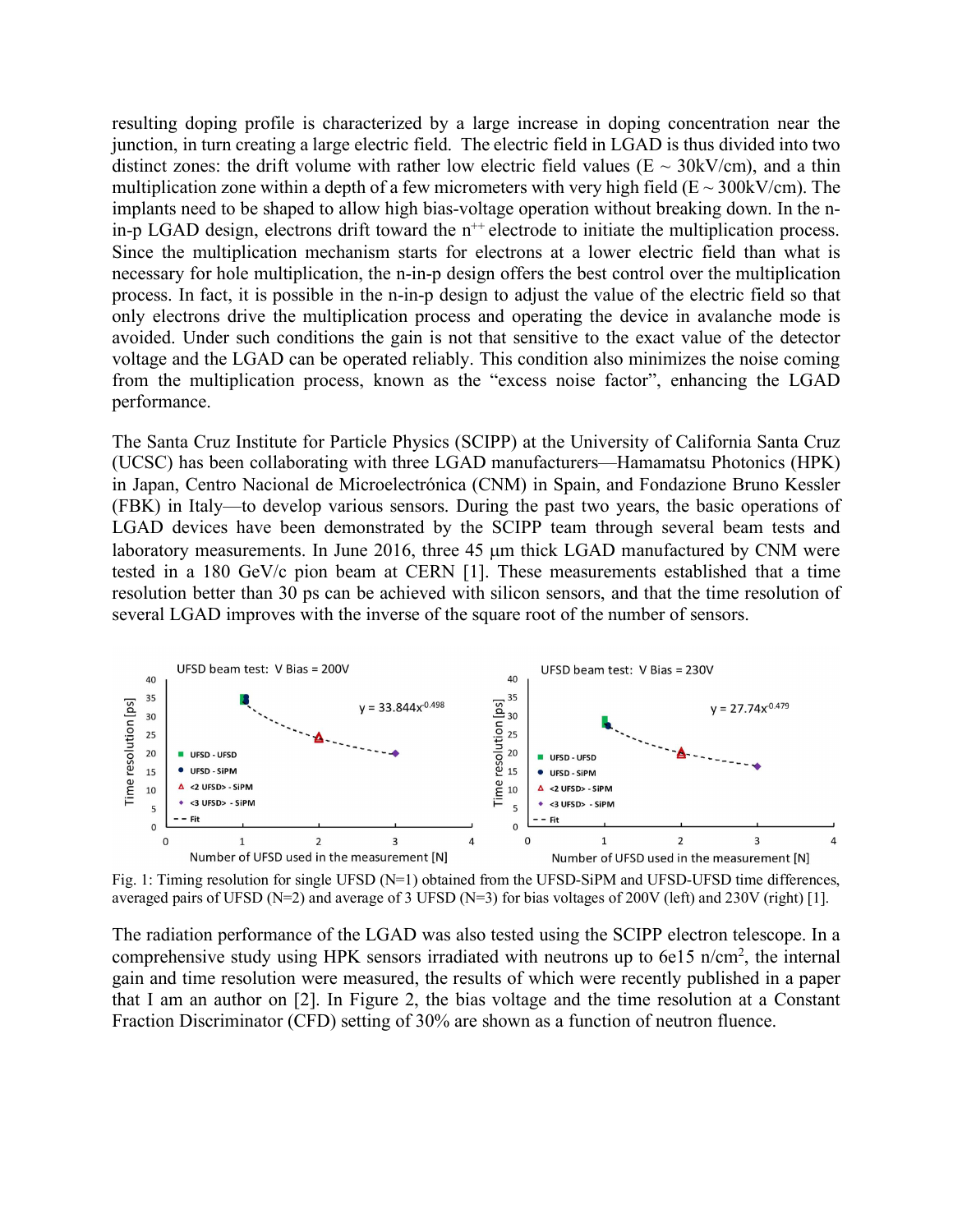

Fig. 2: Bias Voltage and time resolution at CFD threshold of 30% as a function of neutron fluence.

The data conclusively show that as fluence increases, the required bias also increases since the doping density in the multiplication layer decreases through the acceptor removal process. The higher field due to the increased bias partially compensates for the doping loss. The time resolution is better than 40 ps up to a fluence of 1e15  $n/cm<sup>2</sup>$  and below 55 ps at 6e15  $n/cm<sup>2</sup>$ , satisfying the requirements for applications at the High Luminosity- Large Hadron Collider (HL-LHC), the first large-scale application of UFSD that we envision, described below.

#### **Further Technological Development of LGAD**

We are looking forward to further optimizing HPK, CNM, and FBK LGAD technology in early 2018. Based on our measurements, we have recommended separate batches for reduced inter-pad distance, reduced edge space, shallower p-doping profile, variation in doping density, and two thicknesses of 50 µm and 35 µm. We plan to test the different batches, including radiation testing, for which we believe we have developed a methodology tailored to the needs of future experiments. This includes I-V, C-V, charge collection, and timing studies. HPK already produced the first 35 µm thick LGAD prototypes, which show promising performance, including improved timing resolution, lower bias voltage, and reduced leakage current.

In addition, radiation hardening will proceed with mitigation of the acceptor removal, on the one hand by replacing Boron with Gallium, and on the other hand by diffusing carbon into the multiplication layer. Both of these will be prototyped in 2018.

In addition, pixelated LGAD are being manufactured in a new type of AC-LGAD, characterized by unsegmented sheets of the p-multiplication layer, the n-implant and a coupling oxide with a segmented metal contact on top so that the signal is AC coupled. AC-LGAD will allow improved simultaneous measurements of deposited energy, position, and time. This concept also promises a much-simplified design and simplified manufacturing, and more robust operation than the current fully segmented LGAD. The first prototypes have been shown to work and the next generation is being fabricated by CNM. I plan to collaborate with Argonne National Lab Physicist Dr. Jessica Metcalfe to test the performance of these novel detectors at the ANL light source.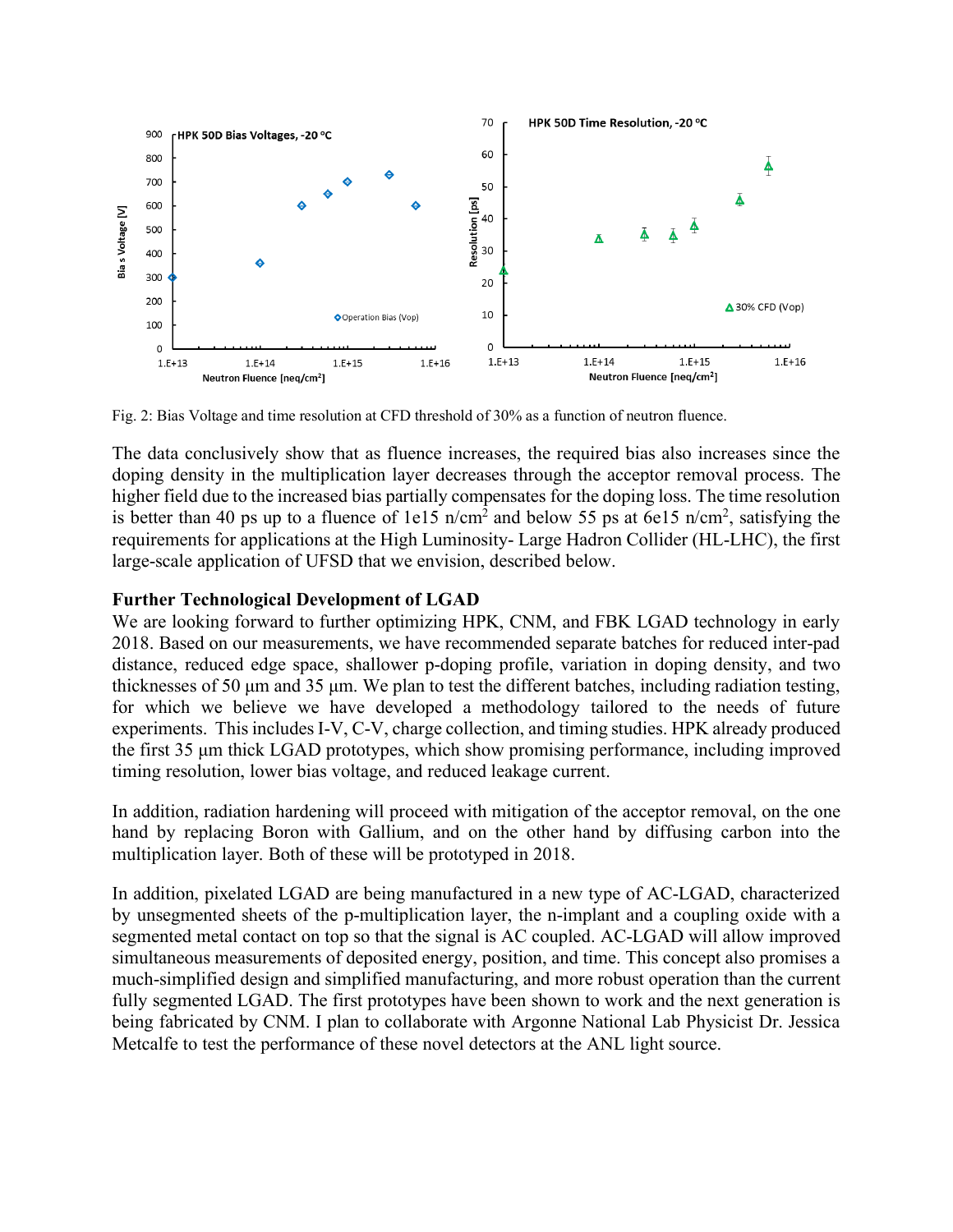## **LGAD Applications**

The very forward region at the HL-LHC is very challenging to deal with since a fixed rapidity interval corresponds to a physically compressed area. The production of particles per unit area grows as  $1/r^2$  as a function of the radial distance from the beam line. To improve the rejection of pileup, both ATLAS and CMS are planning to build special timing detectors in the endcap region using LGAD. The ATLAS device is known as the High Granularity Timing Detector (HGTD). The High Granularity Timing Detector (one on each side of ATLAS) will be located just outside the silicon tracking system and directly in front of the end-cap cryostats about 3.5 m away from the interaction region. The goal is to group particle hits by time, which will allow selection of particles from the same interaction that have the same arrival time. Since pile-up jets have particles scattered in time, improved rejection of pile-up jets will be possible which is necessary since the ATLAS calorimeters cannot distinguish this. The ATLAS High Granularity Timing Detector will cover a rapidity from about 2.4 to 4.0 and will see approximately 12,000 hits per crossing, arriving in a 1 nanosecond interval, although the greatest density of hits will arrive in about half that time. To maintain a sufficiently low occupancy, the silicon detectors are arranged as pads approximately 1.3mm<sup>2</sup> . A significant amount of R&D is required to be able to build these timing detectors, much of it directly planned as part of this proposal. A time-line is outlined as follows:

In 2018, we will have a combined ATLAS/CMS run at HPK where we will concentrate on producing full-size wafers for ASIC and module development. Many of the optimizations mentioned earlier will be implemented in full-size detectors in a second run in 2019 which will lead to a pre-production run in 2021.

## **Qualifications, Collaboration, and Resources**

The R&D for the ATLAS HGTD is planned for 2018-2020. Since I completed my written qualifying exams at the beginning of this quarter and will finish my coursework at the end of this quarter, I am looking forward to full-time HGTD R&D planned for 2018-2020. In the past year, I have been involved in all aspects of UCSC's timing detector research. This includes both Monte Carlo simulation necessary for designing the proposed timing detector, as well as testing the new silicon sensors in the lab to determine their electrical properties and how they will respond to radiation at the HL-LHC. In the coming years we will be receiving an increasingly large number of sensors from our manufacturers, so I will work in the lab with the knowledge and skills I have gained to test their properties in order to optimize the radiation hardness and timing resolution for LGAD. I will continue to collect sensor data from beam tests, TCT laser, and the beta telescope to compare different manufacturers and different LGAD designs, improve our understanding of the multiplication process and the radiation effects, and work on optimizing the design of large arrays and the simplified AC-LGAD design.

Optimizing the design of large arrays will be challenging because the breakdown voltage has varied significantly for the 4x4 and 8x8 arrays tested already, even with consistent measurements for single pads. Proximity to the guard ring around the active area seems to have some effect on breakdown voltage, though the complete effects are not well understood yet. Therefore, studying the limits of the detectors to expand it to 1,000 pads measuring uniformly will be a challenging, yet necessary step. In conjunction with the experimental data, I will use the silicon detector simulation program "Weightfield2" to study the guard ring effects.